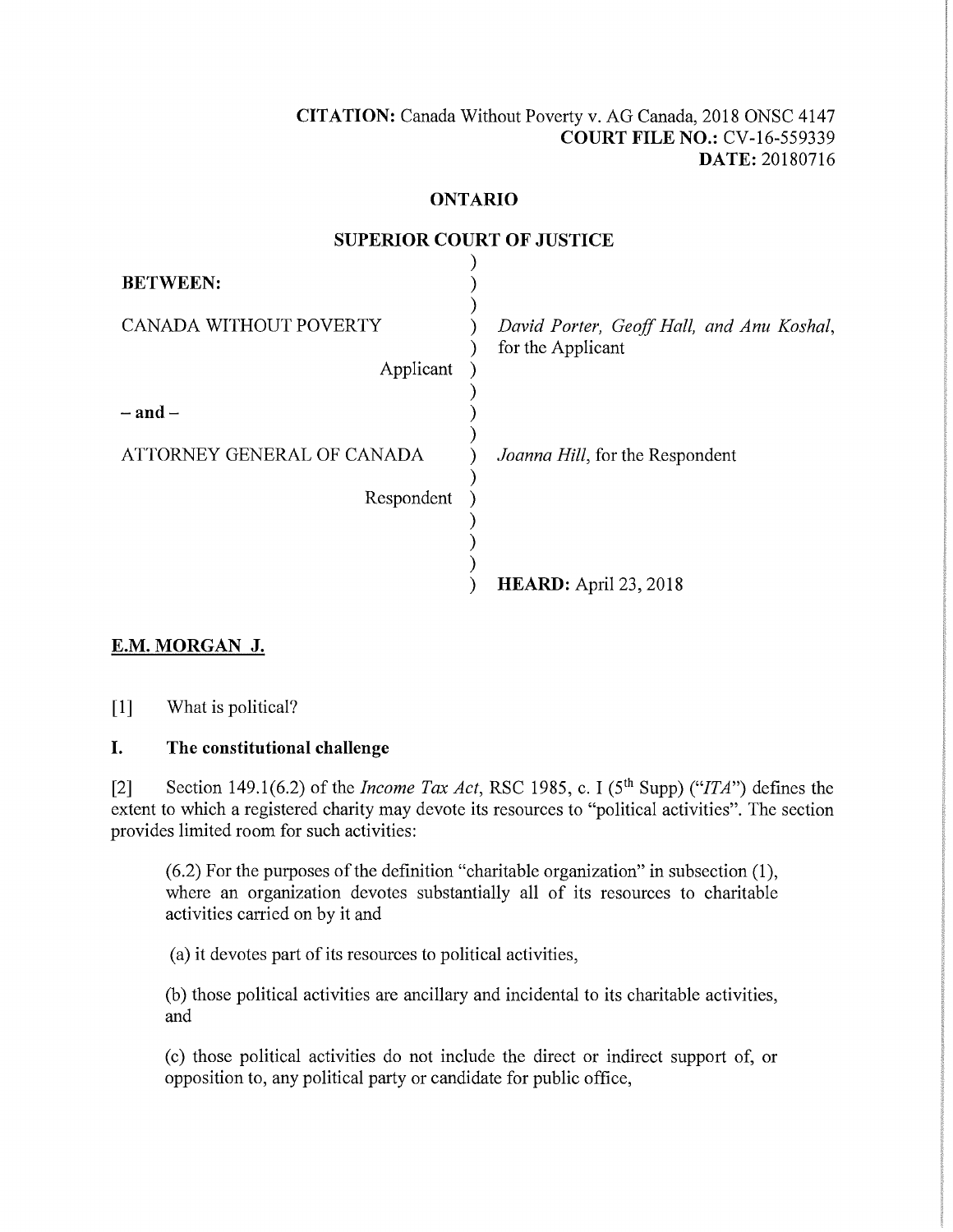the organization shall be considered to be devoting that part of its resources to charitable activities carried on by it.

[3] The Applicant challenges the interpretation given by Canada Revenue Agency ("CRA") to the "substantially all" requirement in the opening lines of s. 149.1(6.2). In doing so, it also challenges the overall distinction between "charitable activities" and "political activities" that is embodied in ss. 149.1(6.2)(a) and (b). As drafted, the section requires that "substantially all" of the charity's resources be devoted to "charitable activities", and to the extent that some of those resources are devoted to "political activities" - which are conceived in the section as being separate and apart from "charitable activities" – that is permitted under s.  $149.1(6.2)(a)$ . As long as the "political activities" are done under the conditions set out in ss.  $149.1(6.2)(b)$  and (c) – i.e. are ancillary to the charitable activities and are non-partisan- the political activities are considered to be charitable.

[4] The CRA has formulated an interpretive mechanism for determining when it is that a charitable organization that engages in some political activities meets the requirement in s. 149.1(6.2) that it devote "substantially all" of its resources to charitable activities. As a matter of interpretation and enforcement, CRA restricts the ancillary, non-partisan political activities of a registered charity to 10% of the charity's resources. As stated in CRA Policy Statement CPS-022, *Political Activities* ("CRA Policy Statement"), at s. 9, "We usually consider *substantially all* to mean 90% or more." [emphasis in the original]

[5] Registered charities receive favourable treatment under the *ITA.* In the first place, under s. 149.1(f) all income earned by a registered charity is exempt from income tax. Secondly, under s. 118.1 registered charities my issue donation tax receipts to their individual contributors and under s. 110.1 to their corporate contributors. In order to maintain these fiscal advantages, a charity must remain within the definitional guidelines set out in s. 149.1(6.2). Failure to adhere to the 10% limit on resources devoted to "political activities" can result in the revocation of the organization's registration as a charity: *Action by Christians for the Abolition of Torture v Canada* (2002), 225 DLR  $(4^{th})$  99, at paras 20, 59, and 68 (Fed CA).

[ 6] Again as a matter of interpretation and enforcement, CRA has divided "political activities" into two general types: submissions directly to government, and public advocacy. Oral and written submissions made to Parliamentary committees and other legislative bodies, or written briefs and in-person representations made to government agencies or officials, are deemed entirely charitable and subject to no enforcement under s. 149.1(6.2) provided that they are connected to the organization's charitable purpose. CRA thereby acknowledges as a matter of administration that there is, or at least can be, a policy and advocacy component to charitable activities: see CRA Policy Statement, at s. 7.3. In this respect, political activities and charitable activities are not always treated as distinct.

[7] By contrast, communication of similar policy messages to the public at large, whether in written or spoken form and regardless of the media utilized as the vehicle for this public advocacy, is subject to the 10% rule (or 90% rule, depending on how one choses to view it) for the "substantially all" requirement. That is, to the extent that a charity uses more than 10% of its resources on policy advocacy not communicated directly to government officials, CRA considers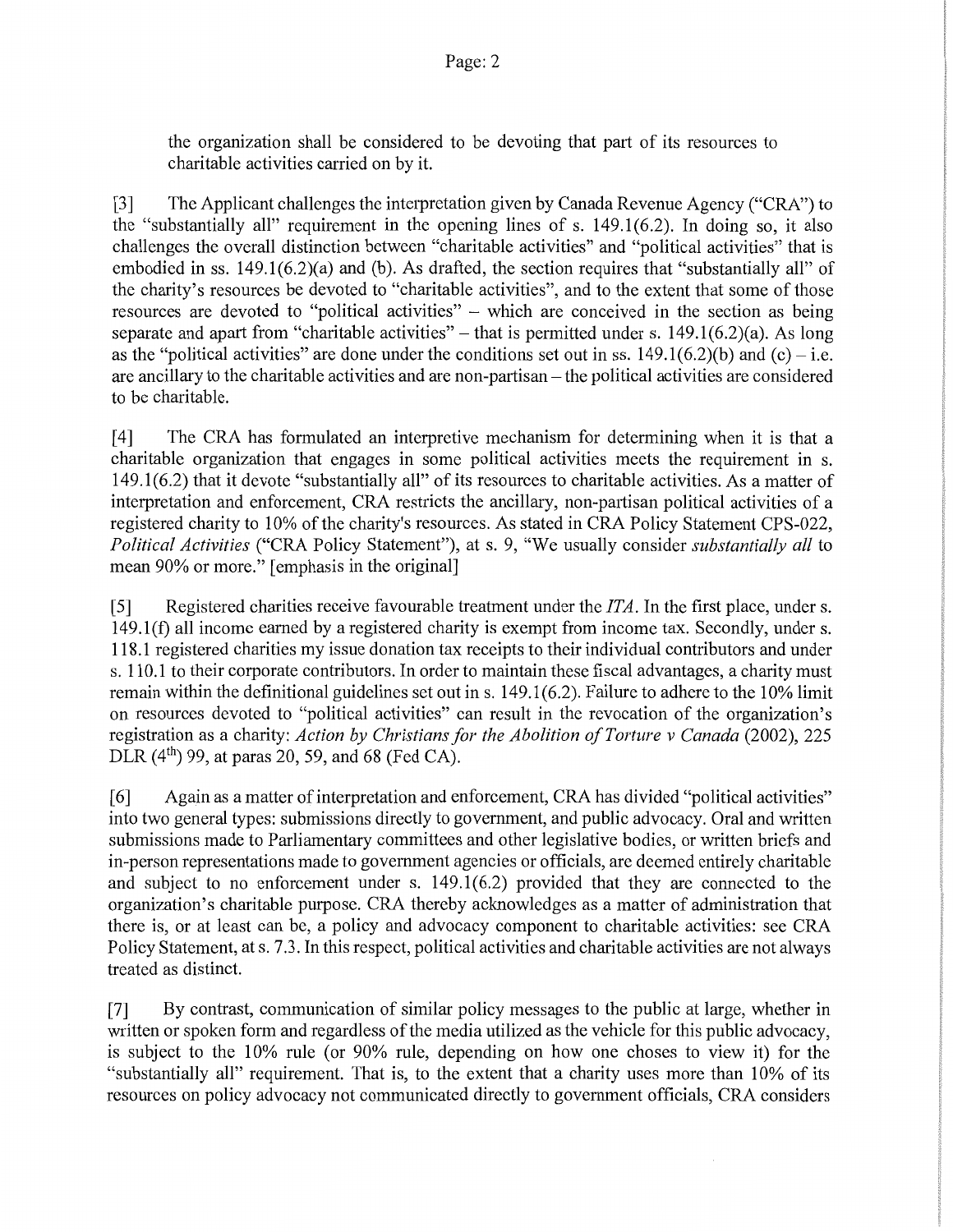it in violation of s. 149.1(6.2) and subject to revocation of its charitable registration. It also requires the 10% or less of political activities to be ancillary to the organization's charitable activities and that they be non-partisan in nature, pursuant to ss.  $149.1(6.2)(b)$  and (c) of the *ITA*. This applies regardless of whether the subject matter of the charity's advocacy or policy reform efforts fit squarely within pursuit of its charitable purpose of poverty relief.

[8] The Applicant submits that CRA's 10% rule of interpretation and enforcement for the "substantially all" requirement ins. 149.1(6.2) of the *ITA,* as applied to public policy advocacy by registered charities, infringes freedom of expression under s. 2(b) of the *Canadian Charter of Rights and Freedoms* (the *"Charter").* It likewise says that there is no valid distinction political expression (with the exception of partisan political involvement) and charitable activities, and so ss. 149.1(6.2)(a) and (b) of the *ITA* are redundant and violate the *Charter's* guarantee of freedom of expression as well. The Applicant further submits that the infringement of s. 2(b) of the *Charter*  cannot be justified under s. 1.

[9] In a nutshell, the Applicant, a registered charity under the *ITA,* argues that public advocacy for policy change is fundamental to its charitable purpose of poverty relief. It contends that without this component its charitable activities cannot accomplish their purpose. It further submits that the impugned section of the *ITA* is overly broad, confusing, complicated to define and track, and is premised on an incoherent distinction between permitted "charitable activities" and prohibited "political activities" that burdens political expression. While the Applicant understands and does not challenge the prohibition on strictly partisan politics contained ins. 149.1(6.2)(c) of the *ITA,*  it challenges the requirement that substantially all of its resources be devoted to charitable as opposed to political activities.

[10] It is an understatement to say that, "There is no widely agreed upon definition of what is political": Amitai Etzioni, "What Is Political?", CSA Worldwide Political Science Abstracts (2006), atl. Accordingly, "it is difficult to say what, if anything, 'political' signifies in its various applications and how it signifies what it does": Eugene F. Miller, "What Does 'Political' Mean?", 42 *Review of Politics* 56 (1980). Contemporary debate in political philosophy reflects this difficulty insofar as it has focused more on deconstructing the "political" than defining it: Nancy Fraser, "The French Derrideans: Politicizing Deconstruction or Deconstructing the Politcal?" (1984), 33 Modernity and Postmodemity 127.

[11] There is no definition of"political activities" ins. 149.1 (1) of the *ITA,* the definition section specifically applicable to charities and their activities. Virtually all of the Applicant's activities are communicative or expressive and, seen in that light, they are all in some sense of the word "political". This raises both a practical and a philosophical question. In an era when the personal has long been considered political, see Carol Hanisch, "The Personal is Political", in: Shulamith Firestone and Anne Koedt, eds, *Notes from the Second Year: Women's Liberation* (New York: Radical Feminism, 1970), can one coherently distinguish between political activities and charitable activities, or, for that matter, any other kind of activities?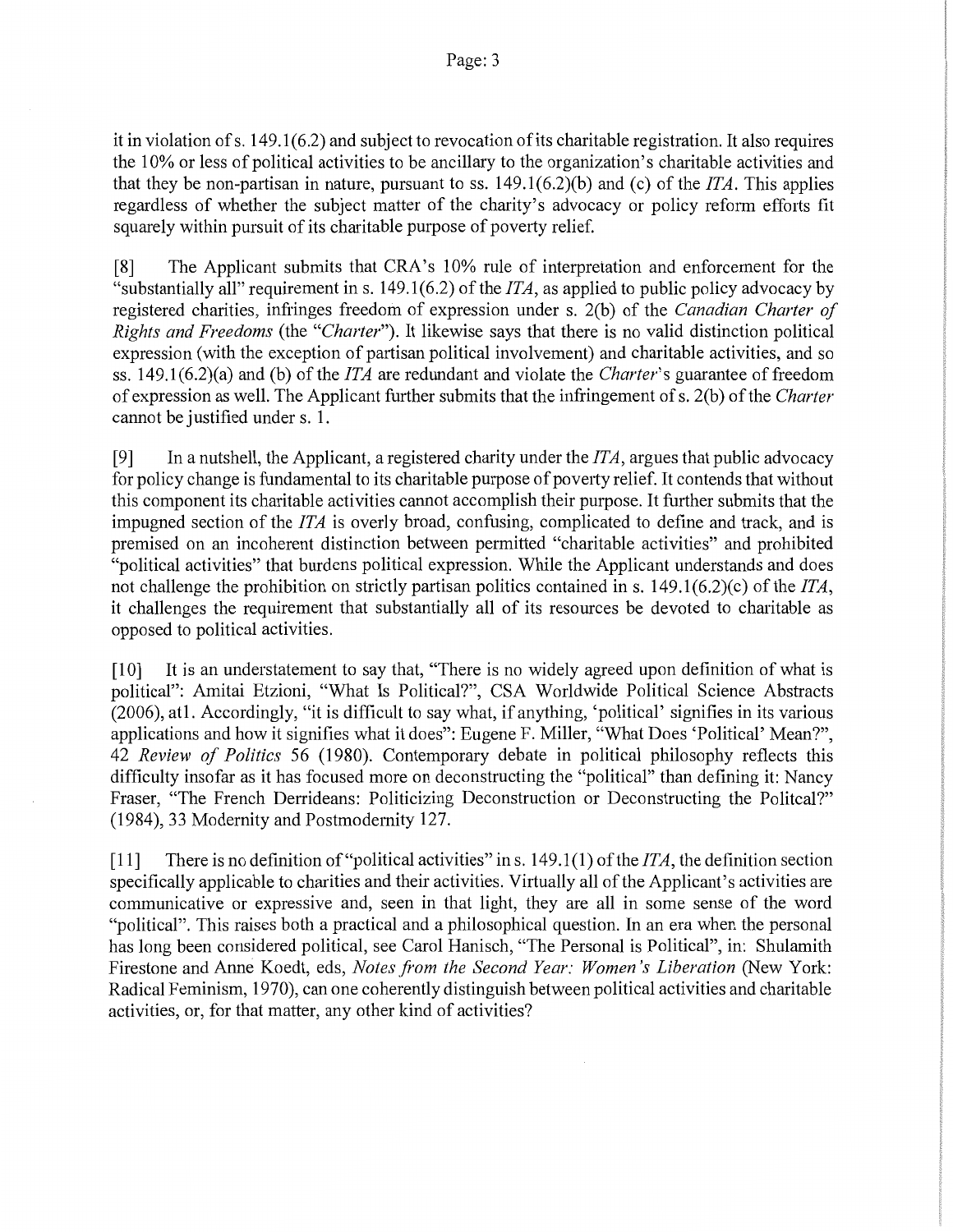## **II. The Applicant and its activities**

[12] As indicated, the Applicant is a registered charity with the stated charitable purpose of relieving poverty in Canada. In pursuing this purpose, it has embraced an internationally endorsed program of action which strives for the full civic engagement of people living in poverty as a fundamental principle of initiatives aimed at poverty relief. This approach "requires the full participation of people in the formulation, implementation and evaluation of decisions determining the functioning and well-being of our societies": *Copenhagen Declaration on Social Development,*  UN World Summit for Social Development, 14 March 1995, A/CONF.166/9 (1995) *("Copenhagen Declaration").* In other words, the Applicant engages in public advocacy for policy and attitudinal change as its primary means of achieving an end to poverty.

[13] Historically, charities devoted to poor relief took the form of almshouses, church-run housing and food distribution schemes, and hospitals and hospices for the indigent, and the relief of lost travelers and other homeless people in distress: Eleanor Chance, Christina Colvin, Janet Cooper, C J Day, T G Hassall, Mary Jessup and Nesta Selwyn, "Charities for the Poor", in: Alan Crossley and CR Elrington, eds., *A History of the County of Oxford,* vol. 4 (London, 1979), pp. 462-475. The Applicant, however, takes a different approach. Its purpose is to relieve poverty, but to do so by sharing with its constituency ideas rather than nutrition.

- [14] According to its corporate charter, the Applicant's purpose and objects are:
	- a. To relieve poverty in Canada by:
		- 1. Advancing the knowledge of, and the study of, poverty in Canada by organizing conferences and workshops on topics related to poverty;
		- ii. Undertaking and supporting research into factors that contribute to poverty and the most appropriate ways to mitigate these;
		- iii. Producing and disseminating articles, commentary and reports on topics related to relieving poverty;
		- iv. Providing information to government officials, and the public to increase knowledge of poverty related issues and how to more effectively relieve poverty;
		- v. Working with food banks, soup kitchens, homeless shelters, social housing providers and other social agencies to relieve poverty while promoting respect for the human rights of people living in poverty; and
		- v1. Directing people to the government programs and offices by which people may access benefits to which they may be entitled;
	- b. To uphold and ensure compliance with international human rights law as it relates to the relief of poverty, including, among others, the Universal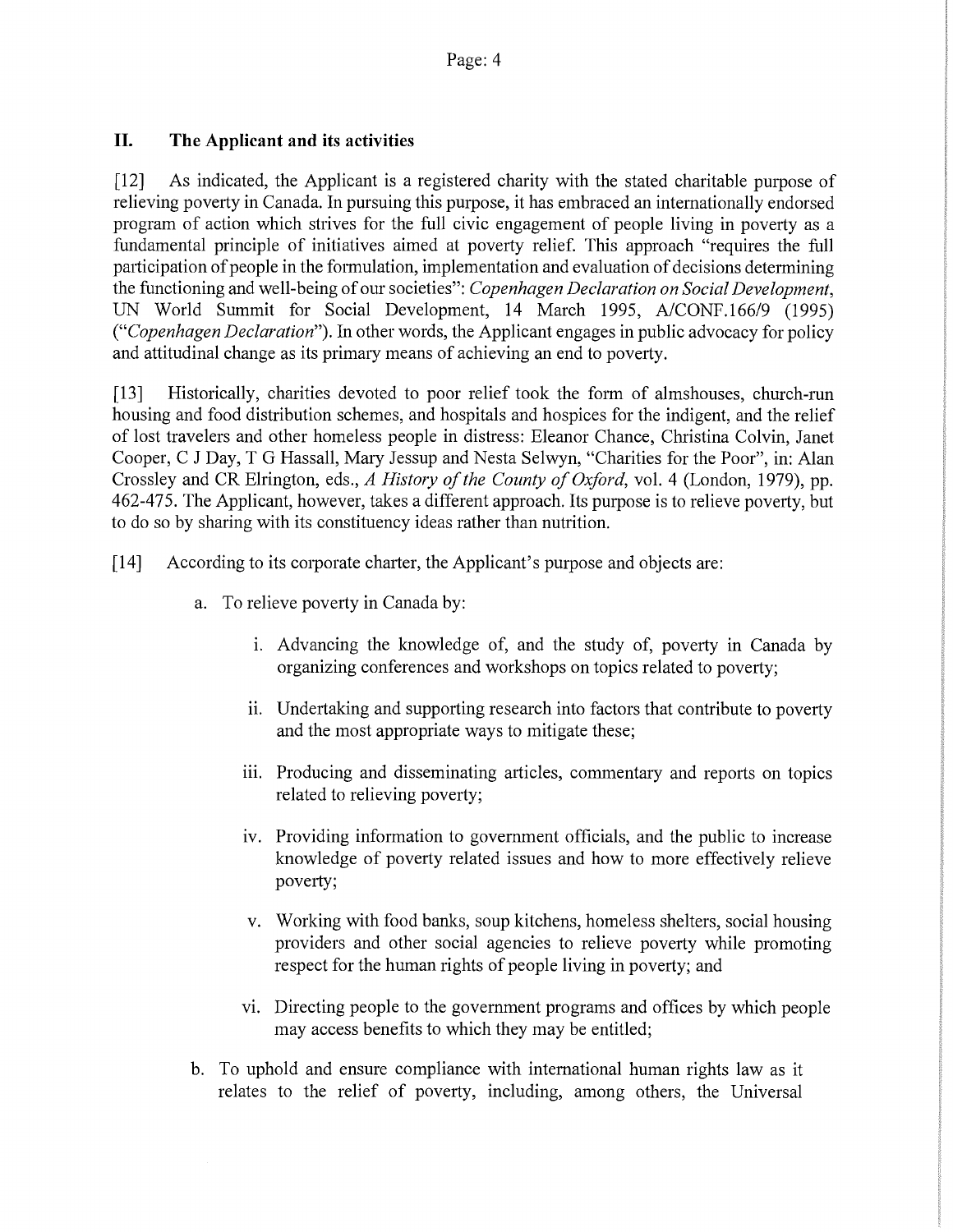Declaration of Human Rights, the International Covenant on Economic, Social and Cultural Rights, and the Convention on the Rights of Persons with Disabilities;

- c. To receive and maintain a fund or funds and to apply all or part of the principal and income therefrom, from time to time, to charitable organizations that are also registered charities under the *Income Tax Act* (Canada); and
- d. To do all things incidental and ancillary to the attainment of the above objects.

[15] As already indicated, the Applicant's approach to its tasks is very much informed by the global framework for relief of poverty pronounced in Copenhagen in 1995. This framework's guiding principle is embodied in para 26( o) of the *Copenhagen Declaration,* to the effect that:

Empowerment requires the full participation of people in the formulation, implementation and evaluation of decisions determining the functioning and wellbeing of our societies.

[16] The *Copenhagen Declaration,* para 19, goes on to pronounce that poverty "is also characterized by a lack of participation in decision-making and in civil, social and cultural life." This approach has been followed by a Parliamentary committee report recommending "a broad understanding of poverty and social exclusion to address the root causes of these problems": House of Commons Report of the Standing Committee on Human Resources, Skills and Social Development and the Status of Persons with Disabilities, *Federal Poverty Reduction Plan:*  Working in Partnership Towards Reducing Poverty in Canada, 40<sup>th</sup> Parl., 3<sup>rd</sup> sess. (November 2010), p. 90 ("Standing Committee Report").

[ 17] The Standing Committee Report also spoke of instilling a "shift in perspective" in Canada so that poverty reduction is pursued by means of co-engagement and consultations with community organizations and poverty constituencies. This type of community activism is pursued by the Applicant with a view to instigating significant changes to government policy and the legislative frameworks that implement those policies: *Ibid.,* p. 175.

[18] Counsel for the Applicant states that in reliance on these and other studies, it has placed its resources and efforts behind civic engagement and public dialogue, with the ambition of bringing about legislative and policy change for the effective relief of poverty. While this approach may be in keeping with contemporary activism in the poverty relief field, it is out of step with s. 149.1(6.2) of the *ITA* and with the CRA Policy Statement on interpretation and enforcement of that section. The Applicant therefore submits that the CRA's 10% rule should no longer be applied. It also states that there is no cogent distinction between non-partisan "political activities" and charitable activities as indicated by s. 149.1(6.2(a) and no reason for political activities to be ancillary or incidental to charitable activities as indicated in s 149.1(6.2)(b) as political activities aimed at fulfilling the organization's charitable purpose are charitable activities.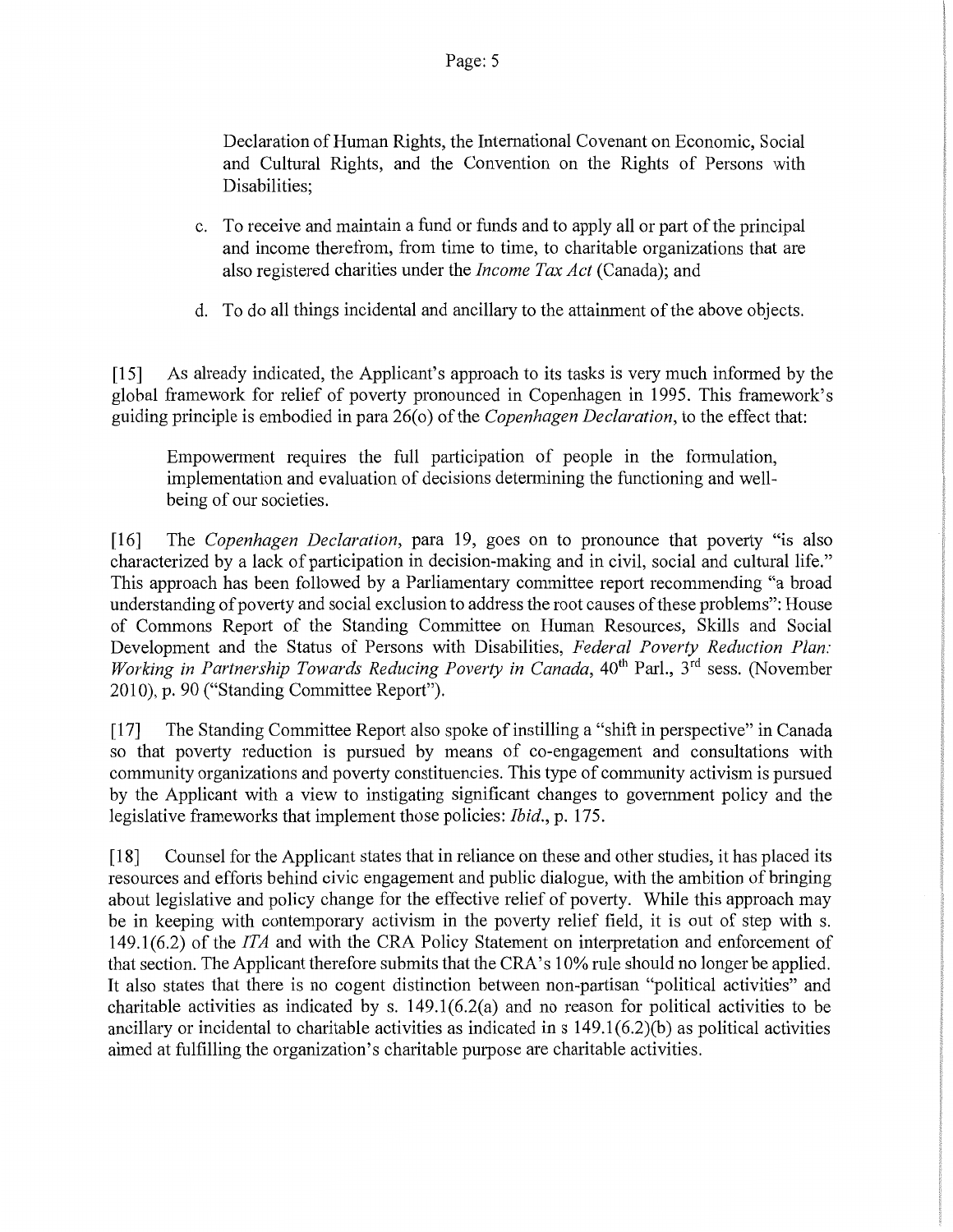[19] On January 9, 2015, the CRA issued a report that summarized the results of a 'Political Activities Audit' of the Applicant for the period April 1, 2009 to March 31, 2012. In its audit report, the CRA concluded that virtually all of the Applicant's activities involved political engagement in the nature of communications to the public advocating policy changes. The CRA stated that in its view an activity is considered "political" where it: 1) "explicitly communicates a call to political action"; 2) "explicitly communicates to the public that the law, policy, or decision of any level of government in Canada or a foreign country should be retained ... opposed, or changed"; or 3) "explicitly indicates in its materials (whether internal or external) that the intention of the activity is to incite, or organize to put pressure on, an elected representative or public official to retain, oppose, or change the law, policy, or decision of any level of government".

[20] What these activities have in common that characterized them as non-partisan "political activities" is that they all involve communications about law reform or other issues related to the relief of poverty. Most of these activities are public forms of expression that represent the Applicant's efforts to engage its constituency in democratic processes to relieve poverty in the manner recognized by the *Copenhagen Declaration* and the Standing Committee Report as essential to the effective relief of poverty.

[21] The Applicant has also engaged in a substantial amount of activities aimed at combatting the social exclusion and stigmatization that comes from living in poverty. The CRA in its Political Activities Audit has likewise deemed these to be restricted "political activities". As described by the Applicant, these activities include organizing and hosting policy summits with social policy experts, offering an online course on international human rights, issuing a survey to members of ethno-cultural communities which contained general advice on how to advocate for the elimination of poverty; and formulating a national strategy to alleviate poverty.

[22] Finally, to the extent that the CRA's Political Activities Audit also impugns the Applicant's internal communications, it suggests that even the organization's contemplation of "political activities" consumes resources in a way that places the Applicant offside the s. 149.1(6.2) limit. This poses perhaps the most profound dilemma of all. In order not to overrun the 10% rule imposed by the CRA Policy Statement, the Applicant is compelled to contemplate what is and what is not a "political activity". But, of course, there is an inherent circularity in that exercise. One need not be an expert in political theory to understand that "[t]he definition of politics is in itself a political act": Clare Bambra, Debbie Fox, Alex Scott-Samuel, *Toward a New Politics of Health* (University of Liverpool, 2003), citing Adrian Leftwich, *What Is Politics? The activity and its study* (Oxford: Blackwell Press, 1984). The Applicant may be consuming part of the allotted 10% of its resources by determining whether it is permissible to consume those resources.

[23] The Political Activities Audit findings indicate that the CRA's interpretation and enforcement of s. 149.1(6.2) of the *ITA* restricts virtually all aspects of the Applicant's communications to the public regarding law reform or policy change. It also greatly limits the extent to which the Applicant can encourage the public to participate in various governmental forums and democratic processes to promote awareness of the challenges of living with poverty and to support measures for the relief of poverty. The Applicant views the limitation on its public communicative activity to 10% of its resource use as imposed by the CRA Policy Statement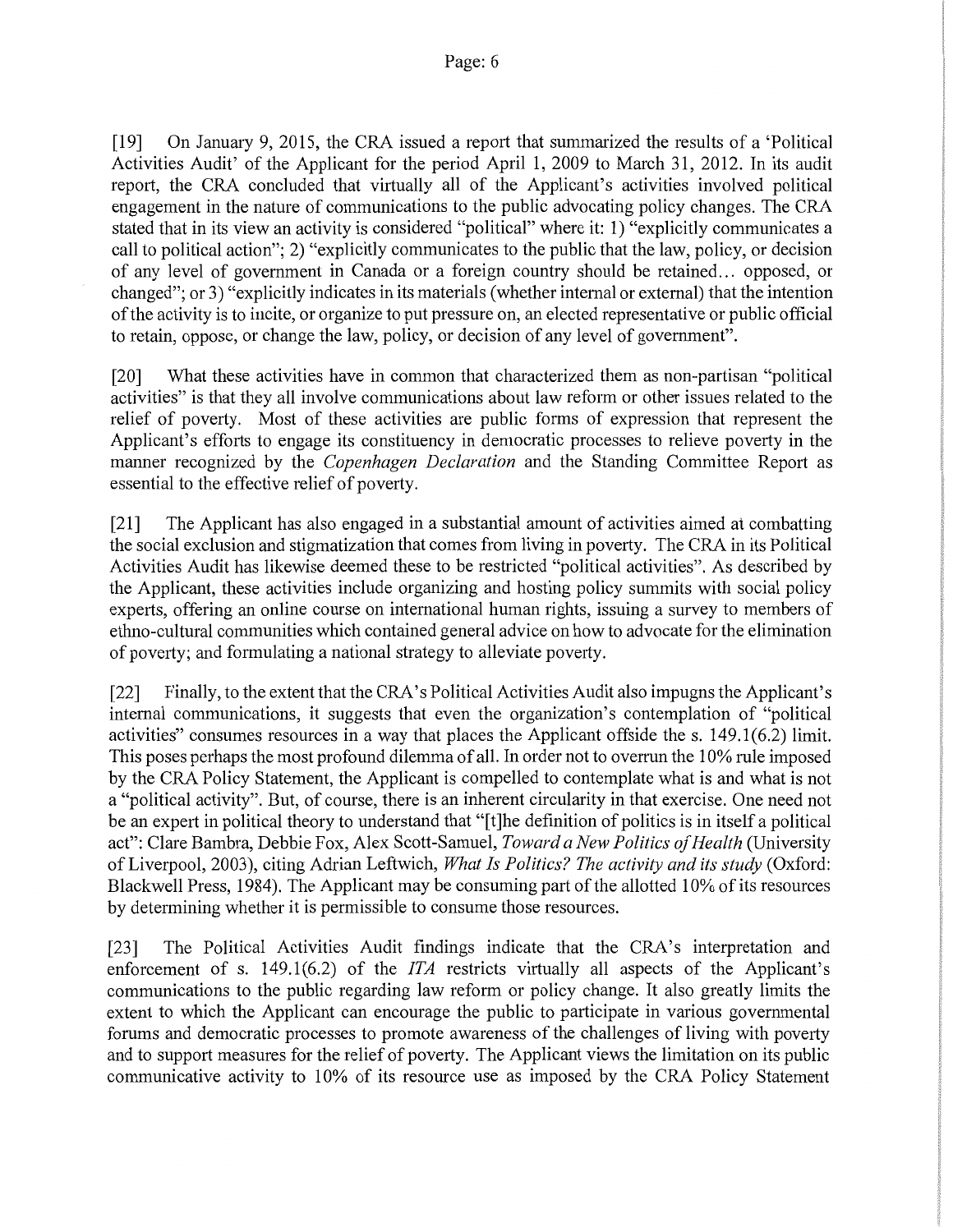regarding s. 149.1(6.2) to run counter to its charitable purposes and its overall goal of ending poverty through advocacy.

## **III. Minister of National Revenue Consultation Report**

[24] The Applicant is not alone in finding the current state of the law to be unduly restrictive of its charitable activities. In September 2016, the Minister of National Revenue appointed a Consultation Panel to make recommendations on the entire question of political activities and the treatment of registered charities under the *ITA.* The panel's report ultimately agreed with many of the positions taken by the Applicant herein.

[25] Specifically, in the *Report of the Consultation Panel on the Political Activities of Charities,*  March 31, 2017 ("Consultation Report"), the Consultation Panel recognized that a key principle with respect to charitable activities is that public advocacy and charitable works go hand-in-hand in a modem democracy: "The participation of charities in public policy dialogue and development should be recognized and valued, and seen as an essential part of the democratic process": Consultation Report, p. 6.

[26] More to the point, the Consultation Panel specifically found that the restrictions on political participation in Section 149.1(6.2) of the *ITA* were outmoded and required legislative change: "Legislative change is required to broaden and simplify the requirements for charities and to remove other obstacles to their contribution to society that are unnecessary and counterproductive": Consultation Report, at p. 5.

[27] The Consultation Report then recommended, at p. 6, that the *ITA* be amended in much the same way as the Applicant seeks here:

... deleting any reference to non-partisan "political activities" to expressly allow charities to fully engage, without limitation, in non-partisan public policy, dialogue and development, provided that it is subordinate to and furthers their charitable purposes.

# IV. **Freedom of Expression**

[28] The Applicant's challenge to s. 149.1(6.2) of the *ITA* "engages one of the highest constitutional values: freedom of expression, enshrined ins. 2(b) of the *Charter": RWDSU, Local 558 v Pepsi-Cola Canada Beverages (West) Ltd.,* [2002] 1 SCR 156, at para 30. It would be difficult to express the importance of this Charter right any higher than the Supreme Court of Canada has put it; freedom of expression "is ... 'fundamental' because in a free, pluralistic and democratic society we prize a diversity of ideas and opinions for their inherent value both to the community and to the individual": *Irwin Toy Ltd. v Quebec (Attorney General)*, [1989] 1 SCR 927, 968.

[29] Early in the *Charter* era, the Supreme Court observed that, ""It is one of the fundamental concepts that has formed the basis for the historical development of the political, social and educational institutions of western society": *RWDSU v Dolphin Delivery Ltd.,* [1986] 2 SCR 573,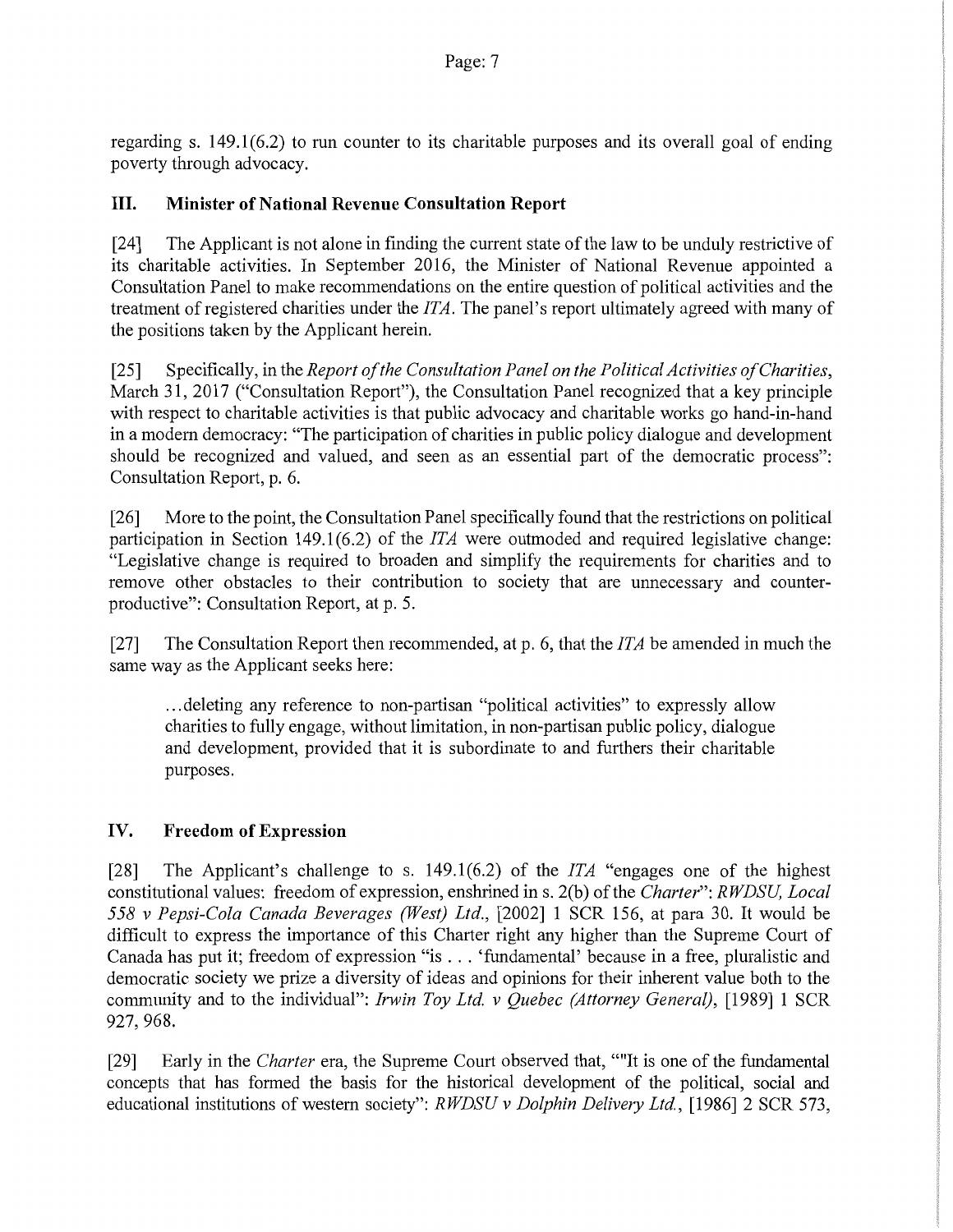583. Indeed, the Court has gone on to quote Justice Cardozo that, "free expression is 'the matrix, the indispensable condition, of nearly every other form of freedom"': *RWDSU, Local 558,* at para 23, quoting *Palko v Connecticut,* 302 US 319,327 (1937).

## **a) Does the measure infringe section 2(b)?**

[30] There is no doubt that the activity in which the Applicant wishes to engage – public advocacy of policy change - is within the guarantee of freedom of expression. McLachlin J. (as she then was) stated in *R v Keegstra,* [1990] 3 SCR 397 that, "if the activity being regulated has expressive content, and does not convey a meaning through a violent form, then it is *prima facie* protected by s. 2(b) of the *Charter."* Indeed, the Attorney General here does not doubt that the Applicant engages in political expression – that is the very reason it seeks to revoke the Applicant's status as a registered charity. The Applicant explicitly engages in "expression to the end of promoting ... political or social engagement", the very definition of s. 2(b) activity: *The Queen v Native Women's Association of Canada,* [1994] 3 SCR 627, at para 47.

[31] It is the government's position that nothing about s. 149.1(6.2) of the *ITA* infringes the Applicant's freedom of expression. As counsel for the Attorney General sees it, charitable status under the *ITA* is a tax benefit, which is economically the same as a government subsidy. The Attorney General rejects the notion that, "a denial of tax exemption to those wishing to advocate certain opinions is a denial of freedom of expression," *Human Life International Inc. v MNR,*  [1998] FCJ No 365, at para 18 (FCA), arguing that the Applicant has a right to free speech, not to subsidized speech.

[32] In essence, the government contends that the Applicant is raising a positive rights claim that does not fit within the structure of *Charter* rights. Counsel for the Attorney General analogizes this to 'platform' cases such as *Haig v The Queen,* (1993] 2 SCR 995, where the challenger sought to vote in a referendum in order to express his views on constitutional reform, and *Baier v Alberta,*  [2007] 2 SCR 673, where the challenger sought to run for school trustee in order to express his views on education policy. In doing so, the Attorney General relies on the testimony of the Applicant's executive director to the effect that the Applicant depends on its charitable status for financial viability, without which it would not be able to pursue its charitable purposes.

[33] This position was perhaps most forcefully described in *Haig,* at 1035: "the freedom of expression contained in s. 2(b) prohibits gags, but does not compel the distribution of megaphones." For the Attorney General in the present case, registered charitable status is a megaphone and its deprivation does not amount to a gag.

[34] The Applicant submits that the government's argument is a mischaracterization of its claim. It views the restrictions contained ins. 149.1(6.2) of the *ITA* to be embedded within an existing legislative policy, with the censorship of its activities prompted by the CRA's potential stripping of its registered charity status as raising a negative rights claim. As counsel for the Applicant describes it, non-partisan political advocacy is an accepted charitable activity under the *ITA,* with an arbitrary ceiling of 10% of the organization's resources tacked onto the legislation that restricts the Applicant's expressive conduct. It is the restriction that is the target of the complaint, not the status itself.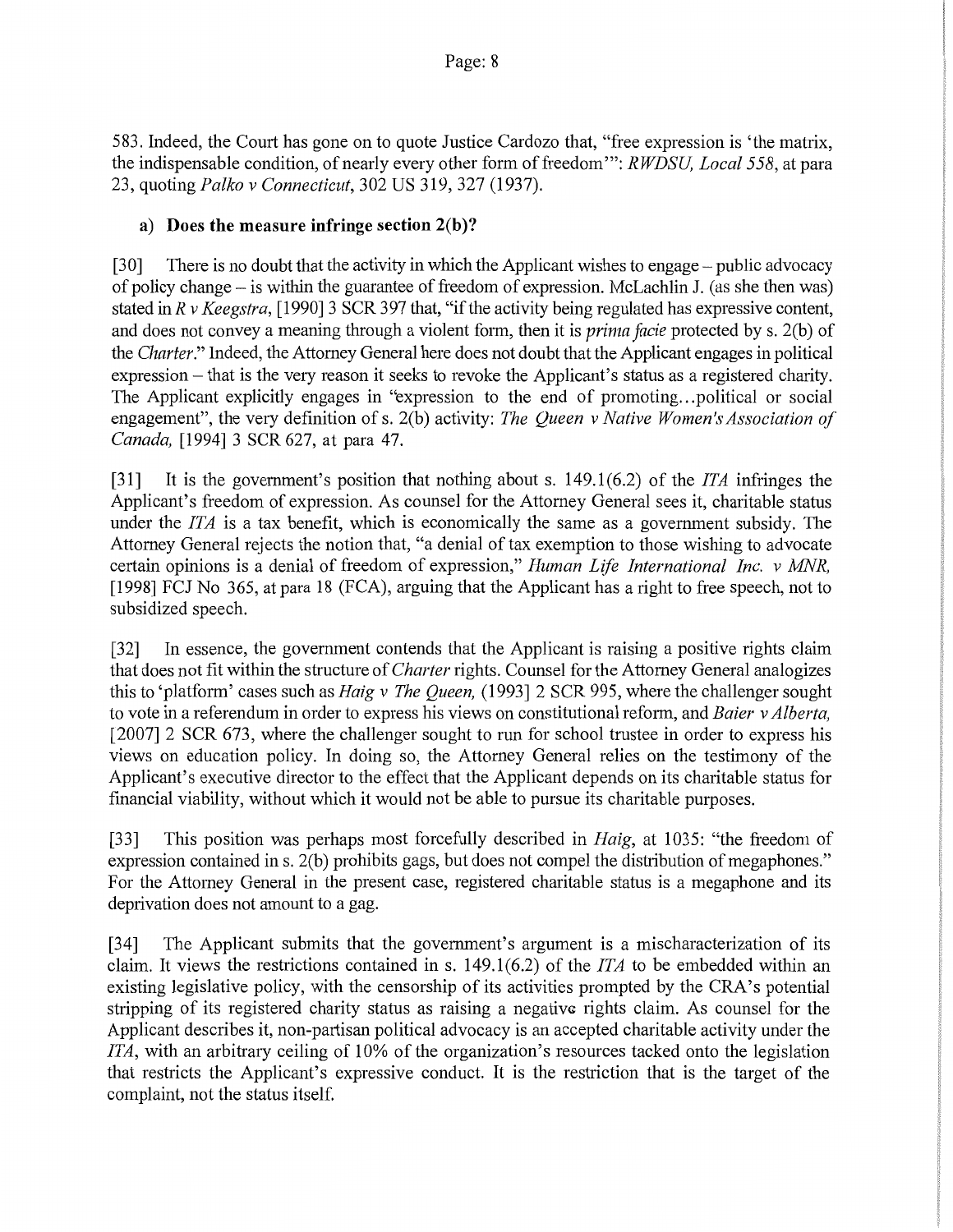[35] The Applicant's position reflects another of the Supreme Court of Canada's observations in *Haig*, at 1041, that "While s. 2(b) of the *Charter* does not include the right to any particular means of expression, where a government chooses to provide one, it must do so in a fashion that is consistent with the Constitution. The traditional rules of *Charter scrutiny continue to apply.*" L'Heureux-Dubé J. followed up on this idea in *Native Women's Association, supra,* at para 85, where she commented on the need under certain circumstances for government to continue to provide a mechanism or funding for expression where to eliminate it effectively silences voices in a way that is contrary to government's constitutional obligations:

.. .in certain ones, funding or consultation may be mandated by the Constitution by virtue of the fact that when the government does decide to facilitate the expression of views, it must do so in a manner that is mindful of the *Charter.* In this respect, one must note that the circumstances in which the government may be held to a positive obligation in terms of providing a specific platform of expression invariably depend on the nature of the evidence presented by the parties.

[36] This reasoning has been embraced by successive panels of the Supreme Court of Canada. In *Dunmore v Ontario (Attorney General),* [2001] 3 SCR 1016, paras 24-25, 31-33, agriculture workers sought to form and maintain an employee association in furtherance of their s.  $2(d)$ *Charter* right of freedom of association. Bastarache J. found in the claimants' favour, holding that government must provide, or continue to provide, inclusion in a benefit where the claimant demonstrates that exclusion from a statutory regime permits a substantial interference with activity protected under s. 2 of the *Charter,* or that the purpose of the exclusion was to burden such activity. The Court went on to reason that the exercise of the *Charter* right need not be made impossible by the state action, but the claimant must seek to generally exercise the right in question and not merely seek a particular channel for exercising his or her constitutional right.

[37] Rothstein J. further elaborated on this approach in *Baier,* at para 28, where he compared the Charter challenge in *Dunmore* to that in *Delisle v Canada (Deputy Attorney General),* [1999] 2 SCR 989. In *Delisle,* an RCMP member sought the right on behalf of all RCMP officers to collectively organize their workplace under the *Public Service Staff Relations Act;* the Supreme Court held that the *Charter* does not confer a right to establish a particular type of association defined in a particular statute. As Rothstein J. explained it in *Baier,* the agricultural workers seeking to organize in *Dunmore* were exercising their only means of employment association, while the police officers in *Delisle* were seeking to supplement their existing exercise of association rights.

[3 8] The CRA in its Political Activities Audit indicates that activities considered "political" for the purposes of the 10% ceiling under s. 149.1(6.2) are as defined in general tax law – i.e. where the organization issues a call to political action, or publicly advocates for changing or maintaining any law, policy, or decision at any level of government in Canada or a foreign country, or "states in its internal or external materials that its goal is to convince an elected representative or public official to change, oppose, or support any law, policy, or decision at any level of government": see *Vancouver Society of Immigrant and Visible Minority Women v Minister of National Revenue,*  [1999] 1 SCR 10.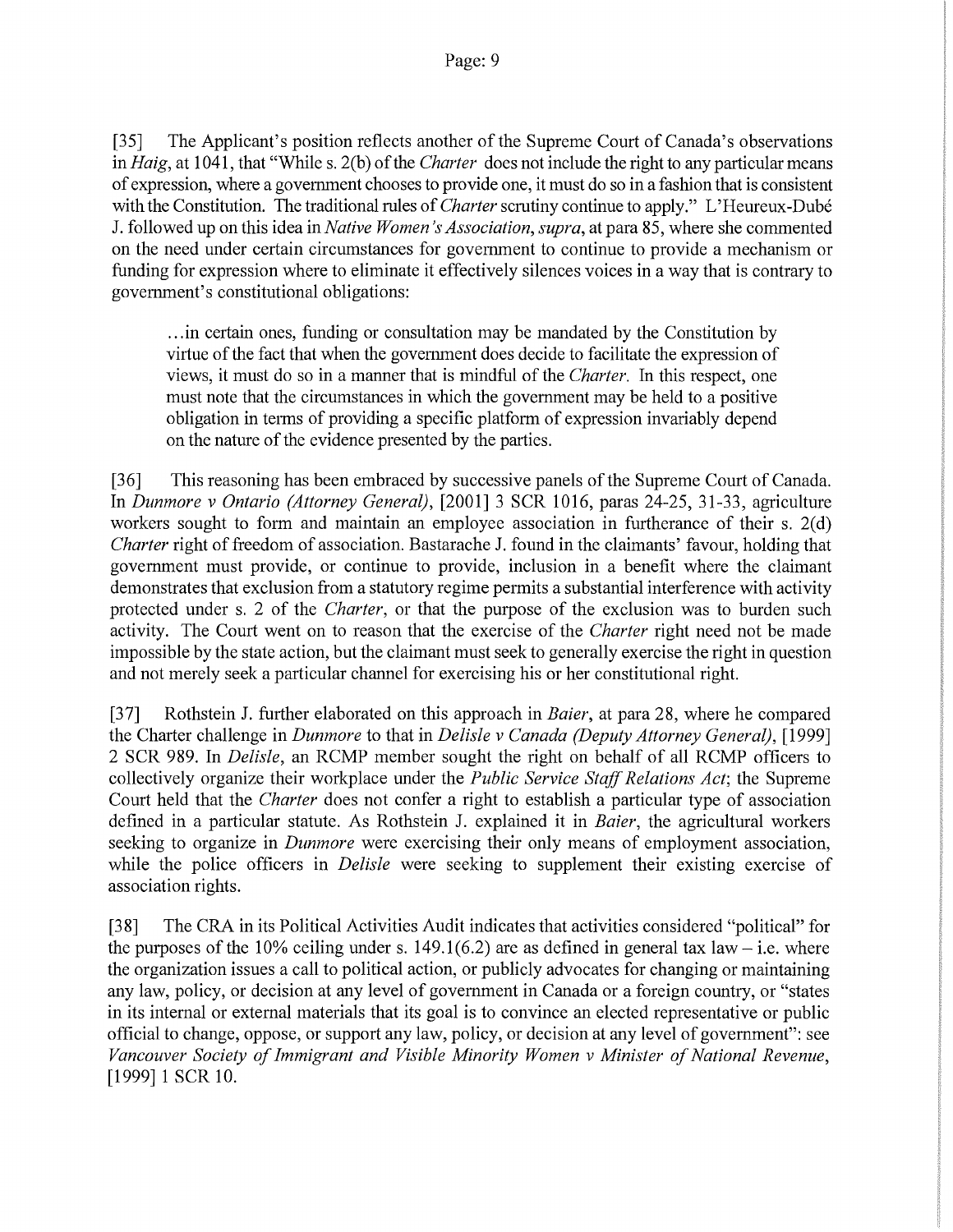[39] According to the uncontroverted affidavit evidence adduced by the Applicant, this encompasses far more than 10% of the Applicant's efforts and resources. This application of s. 149.1(6.2) imposes restrictions on all expressive activity by the Applicant, whose goal is entirely wrapped up with communicating to the public that a law, policy or decision at any level of government should be changed or retained for the purpose of relieving poverty. The Applicant's executive director has deposed that restricting this communicative activity to 10% of its resources is fundamentally at odds with achieving its charitable purpose. Indeed, virtually everything that the Applicant does is "political", although those political activities are conceptually ancillary to  $$ i.e. a mechanism to achieve - its charitable activities and purpose.

[40] To provide just one example, the Political Activities Audit identified as impermissible political activity a campaign run by the Applicant entitled "Dignity for All: the Campaign for a Poverty-Free Canada". CRA's reasons for this finding were set out with clarity in its Audit:

The campaign website indicates that the campaign is a multi-year, multi-partner, non-partisan campaign with a vision of a poverty-free and more socially secure and cohesive Canada by 2020. It also features a call for vigorous and sustained action by the federal government to combat the structural causes of poverty in Canada.

[ 41] This activity is, of course, squarely within the charitable purpose of relief of poverty. It also represents a means of achieving that purpose that is recognized by the federal legislature itself. In the Standing Committee Report, p. 90, Parliament signaled that it is important for organizations engaged in poverty relief to adopt "a broad understanding of poverty and social exclusion to address the root causes of these problems." The Standing Committee recommended that in achieving this broad understanding, there needs to be a "shift in perspective" that generally reflects the approach taken in the *Copenhagen Declaration*. That is, it acknowledged that reducing poverty needs to be accomplished by engaging with community organizations and people living in poverty in support of those constituencies organizing and advocating for changes to laws and policies.

[42] Simply put, there is no way to pursue the Applicant's charitable purpose – using methodology that is recognized as necessary by Parliament itself- while restricting its politically expressive activity to  $10\%$  of its resources as required by CRA under s.  $149.1(6.2)$ . As counsel for the Applicant points out, the Applicant does not claim a right to engage in political objectives or purposes; rather, it seeks to pursue its existing charitable purpose through means which are selfevidently expressive and protected by s. 2(b) of the *Charter*. In effect, the language of s. 149.1(6.2), and CRA's 10% rule in application of that statutory provision, makes the Applicant's charitable purpose untenable.

[43] Moreover, the evidence is that the Applicant cannot function – or will have difficulty in functioning  $-$  in the absence of registered charitable status. The Attorney General presents no evidence that counters the Applicant's description of its needs. The charity registration platform created by the *ITA* exists to support charitable works, and enforcement of s. 149.1(6.2), in burdening free expression, seriously impairs those works.

[44] As with state-imposed burdens on religious practice, a state-imposed burden on political expression need not amount to an outright prohibition. Any burden, including a cost burden,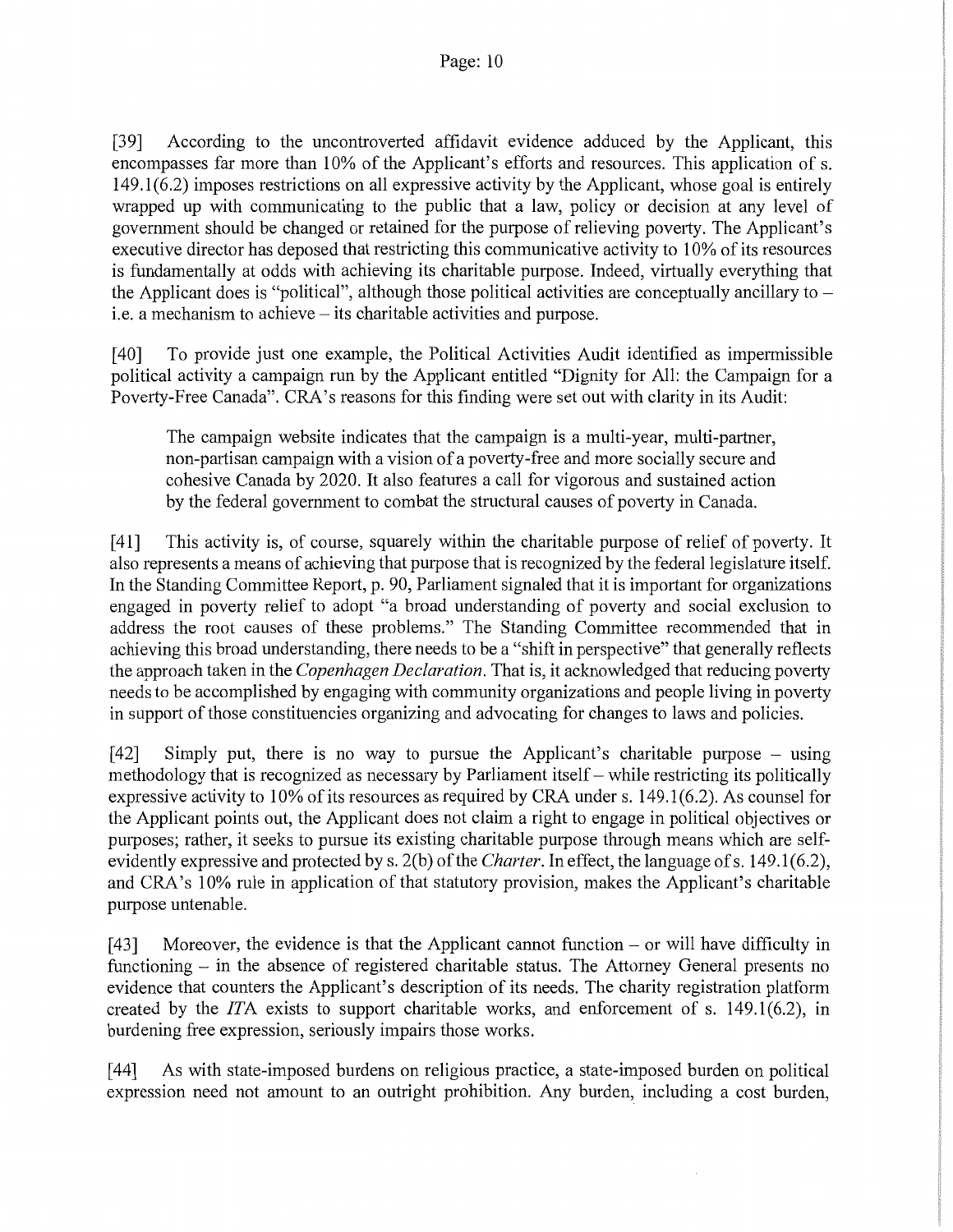imposed by government on the exercise of a fundamental freedom such as religion or expression can qualify as an infringement of that right or freedom if it is not "trivial or insubstantial": *R v Jones,* [1986] 2 SCR 284, 314 *(per* Wilson J., dissenting).

[ 45] As if anticipating the very type of burden on s. 2(b) alleged by the Applicant, in *Harper v Canada,* [2004] 1 SCR 827, 841, McLachlin CJ and Major J (dissenting in part) put the matter in terms of effective political expression:

The right to participate in political discourse is a right to effective participation  $$ for each citizen to play a 'meaningful' role in the democratic process ... s. 2(b) aspires to protect 'the interest of the individual in effectively communicating his or her message to members of the public ... '

The ability to engage in effective speech in the public square means nothing if it does not include the ability to attempt to persuade one's fellow citizen through debate and discussion. This is the kernel from which reasoned political discourse emerges.

[46] In *R v Edwards Books and Art Ltd.,* [1986] 2 SCR 713, at para 97, the Supreme Court reasoned that, "For a state-imposed cost or burden to be proscribed by s. 2(a) it must be capable of interfering with religious belief or practice." The evidence of the Applicant is uncontroverted that this test is met with respect to the analogous state-imposed cost or burden on its rights under s. 2(b).

 $[47]$  The Applicant, a registered charity, has a right to effective freedom of expression – i.e. the ability to engage in unimpaired public policy advocacy toward its charitable purpose. The burden imposed by the impugned section of the *ITA* and by the policy measure adopted by CRA in administering that section runs counter to that right.

[ 48] The Applicant is therefore in a position that is akin to that of the agricultural workers in *Dunmore.* The shortcomings of a legislative regime undermine or burden the exercise of a *Charter*  right. This burden prevents or impairs the right holder from taking advantage of a state-supplied platform that it could otherwise freely access were it not for its insistence on exercising that right. The Applicant's right to freedom of expression under s. 2(b) of the *Charter* is thereby infringed.

# **b) Is the measure justified under section 1?**

[ 49] When it comes to fundamental *Charter* guarantees such as political advocacy and freedom of expression, "[t]he Court must be guided by the values and principles essential to a free and democratic society": *R v Oakes*, [1986] 1 SCR 103, 109. Having found that s. 149.1(6.2)(c) of the *ITA* violates s. 2(b) of the *Charter* in that it burdens the Applicant's pursuit of public policy advocacy, it is necessary to tum to s. 1 of the *Charter.* The burden at this point shifts to the Attorney General to establish that the infringement is reasonable and justified in a free and democratic society.

[50] In considering whether the *ITA's* limits on the Applicant's freedom of expression are so justified, the analysis follows the *Oakes* test. In full, the test considers whether the legislative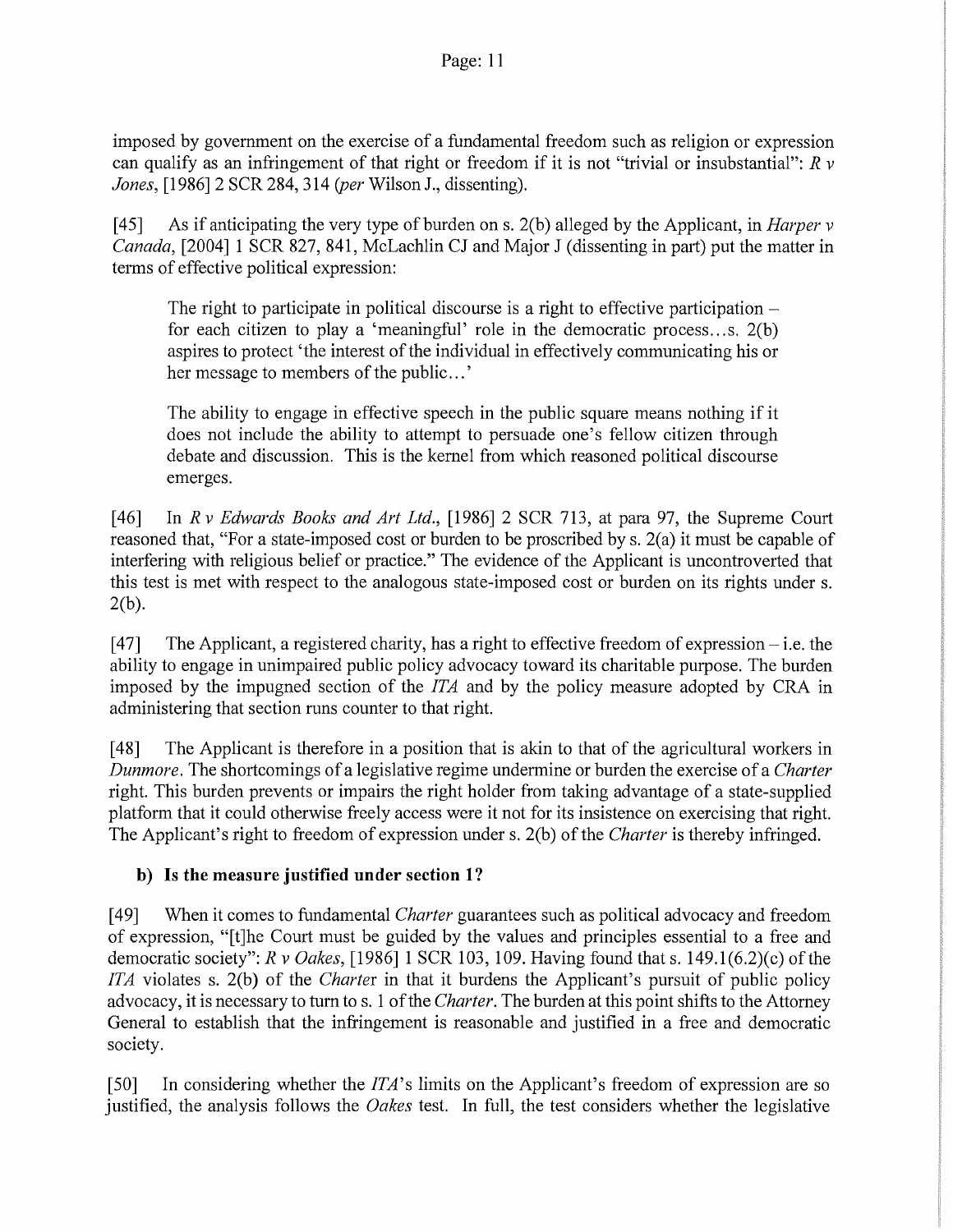objective is pressing and substantial, whether the means chosen by the legislature is rationally connected to the objective, whether the legislation minimally impairs the right of free expression, and whether it is proportional considering the deleterious and salutary effects on the right. These must be addressed in sequence. The failure of the government to pass any one of the hurdles results in the conclusion that the infringement of the *Charter* is unjustified.

[51] The first question to arise under *Oakes* is whether, as one scholar has put it, the state's action under challenge has "good ends". That is, "[t]o be justified, the state's action [has] to be motivated by acceptable ends": Charles-Maxime Panaccio, "The Justification of Rights Infringements: Section 1 of the Charter", in: P. Oliver, P. Macklem and N. Des Rosiers, eds, *Handbook of the Canadian Constitution* (Oxford University Press, 2017). In the more familiar language of *Oakes*, the question is whether s. 149.1(6.2) embodies a "pressing and substantial objective".

[52] McLachlin CJ has opined that for limitations on political speech to be justified under s. 1, they "must be supported by a clear and convincing demonstration that they are necessary, do not go too far, and enhance more than harm the democratic process": *BC Freedom of Information and Privacy Association v Attorney General of British Columbia,* [2017] 1 SCR 93, at para 16. Justice Cory, writing for the plurality of the Supreme Court in *Edmonton Journal v Alberta,* [1989] 2 SCR 1326, 1336, put the matter even higher and observed that, "It is difficult to imagine a guaranteed right more important to a democratic society than freedom of expression ... .It seems that the rights enshrined in s. 2(b) should therefore only be restricted in the clearest of circumstances."

[53] Counsel for the Attorney General identifies the objective of s. 149.1(6.2) with reference to the Department of Finance Technical Notes. Those Notes identify the objective of the section as being to...

recognize that it is appropriate for a registered charity to use its resources, within defined limits, for ancillary and incidental political activities in support of its charitable goals, and

prohibit partisan political activities 'such as supporting or opposing a political party or candidate'.

[54] The Technical Notes and statements made by the Ministers of National Revenue and Finance prior to the enactment of s. 149.1(6.2) describe the government's concern as a desire to reconcile common law view of charitable activities with the definitions under the *ITA.* To this end, the Minister of National Revenue announced that the government sought to permit registered charities to 'use political means to further their views on matters pertaining to the wholly charitable ends, within reasonable limitations designed to ensure that those activities do not predominate": Background Statement by the Hon. Perrin Beatty, Minister of National Revenue, Regarding Political Activities of Charitable Organizations, May 29, 1985, 883.

[55] Government officials and counsel for the Attorney General in its factum prefer to articulate this objective as a permissive one  $-$  s. 149.1(6.2) "permits a 'charitable organization' to devote 'substantially all', rather than 'all' of its resources, to charitable activities if the organization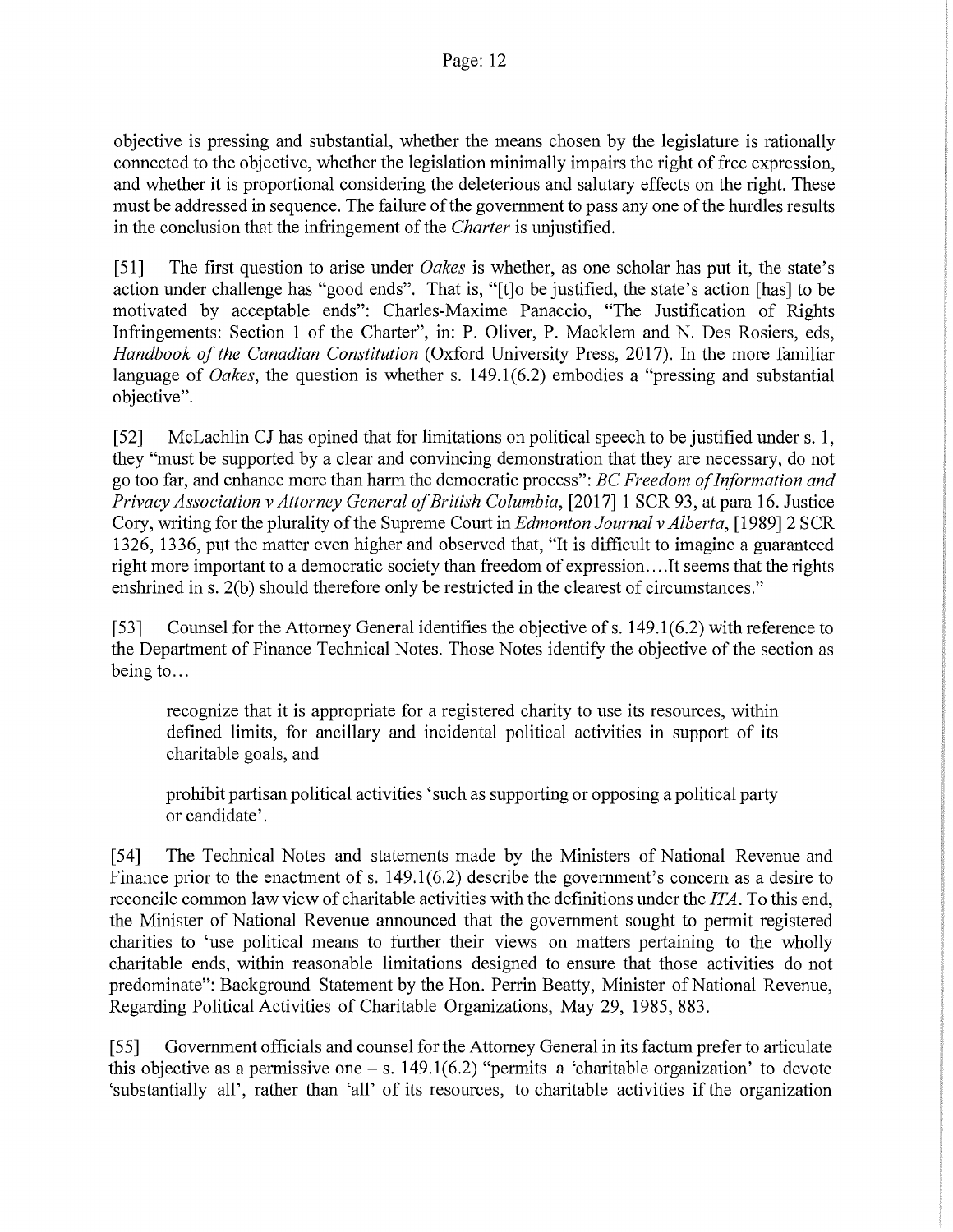conducts non-partisan political activities that are 'ancillary and incidental' to its charitable activities." As it is put in the CRA Policy Statement, at s. 2, "we consider a charity that devotes no more than 10% of its total resources a year to political activities to be operating within the *substantially all* provision [of s. 146.1(6.2)].

[56] It is obvious, however, that what the Attorney General sees as permissive the Applicant sees as prohibitive. That is, to "permit" 10% of an organization's resources to be devoted to public policy advocacy is to prohibit 90% of that organization's resources from being devoted to public policy advocacy. Thus, while counsel for the Attorney General contends in its written submissions that the impugned measure "ensures that organizations with 'registered charity' status *can* engage in *some* political activities" [emphasis added], a different reading ofthe identical measure is that it ensures that registered charities *cannot* engage in *most* political activities.

[57] Seen this way, the objective of s.  $146.1(6.2)$  is to limit political expression – i.e. to keep it to a small percentage of the organization's time, effort, and resources. What's more, the limitation on political expression is apparently pursued for its own sake. The Attorney General offers no further rationale for the 10% ceiling, or the 90% "substantially all" floor contained in this section of the *ITA.* As already stated in these reasons, the Applicant does not question why Parliament has not opened registered charity status to organizations pursuing non-charitable, political purposes; rather, the question is why Parliament has limited political speech acts done in furtherance of accepted charitable purposes. The Attorney General provides no answer to that question.

[58] I pause to note that it is important in the section 1 analysis to "identify with precision the measure which is the object of scrutiny and to focus on that measure to determine if it is justified 'in a free and democratic society'": *R v Penno*, [1990] 2 SCR 865, 882. Here, the analysis is not focused on the general need for charitable organizations to adhere to charitable purposes or to refrain from turning themselves into political organizations. Rather, the focus is on CRA's 10% rule of interpretation for the "substantially all" requirement in s.  $146.1(6.2)$ , and the artificial distinction made in ss. 149.1(6.2)(a) and (b) between charitable activity and non-partisan political activity in support of the charitable purpose. For the first stage of the *Oakes* test, "[i]n determining the importance of the legislative objective it is necessary to focus on exactly what needs to be justified in each particular case": *R v Logan,* [1990] 2 SCR 731, 745.

[59] Taking seriously the statements of the Minister when the section was introduced in 1985, the wording of the section of the statute, the administrative interpretation given to the section by CRA, and the evolving recognition of the importance of charities' engagement in public policy and law reform advocacy, the objective of s. 149.1(6.2) is a confusing one. The legislative purpose appears to be to minimize the very activity that the government supposedly wants to foster  $-$  a registered charity's ability to participate in public policy dialogue where these activities advance its charitable purpose.

[60] In 1985, the Minister of National Revenue explained the government's legislative reform initiative that brought in s.  $149.1(6.2)$  by indicating that "there is now widespread agreement that the meaning of 'charitable activity' should be broadened to permit at least some measure of political activity." There is no further explanation for why "some measure" of political activity turned out to mean an amount as small as 10% of the organization's resources. The government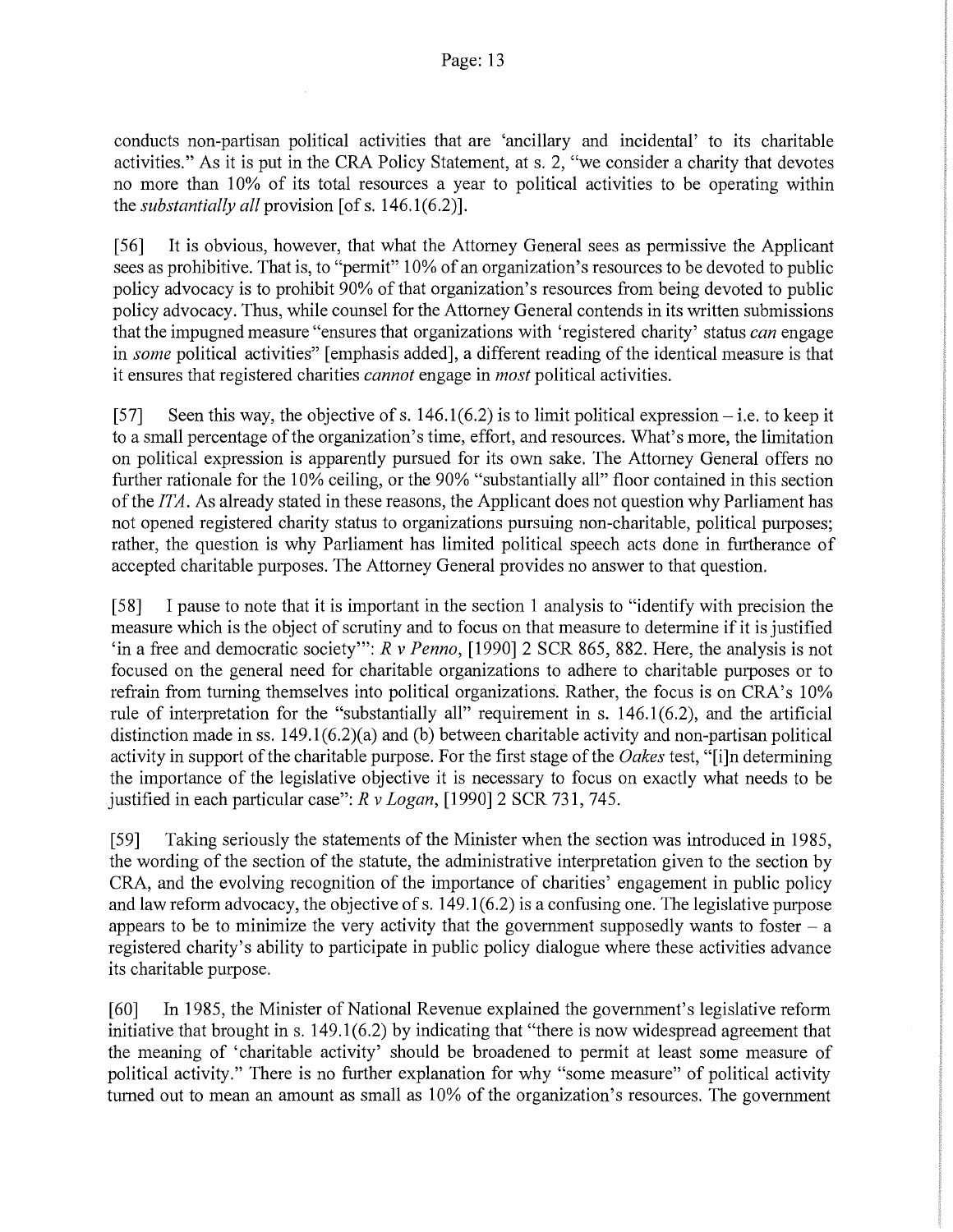generally, and the Attorney General in this case, approach the issue as though the need to limit the political expression of charitable organizations in this way is self-evident. It is not; indeed, it is self-evidently not.

[61] The flaw in this approach has been brought to the surface by the Consultation Report, at p. 6, which highlighted the now recognized imperative that charities fully engage, not minimally engage, in various forms of public advocacy. The Consultation Report explicitly articulated a need for "deleting any reference to non-partisan 'political activities' to expressly allow charities to fully engage, without limitation, in non-partisan public policy, dialogue and development, provided that it is subordinate to and furthers their charitable purposes."

[62] Restricting free expression for its own sake, in the absence of any further goal or policy purpose, is difficult to characterize as a pressing and substantive objective for the purposes of the *Oakes* test. The point of this first stage of analysis is to identify a social, economic, or other policy objective that is important enough in comparison with the *Charter* right that it can potentially justify limiting that right. Government cannot justify limiting the right of free expression for charities for the very purpose of ensuring that charities use no more than 10% of their resources on the exercise of free expression.

[63] As the Supreme Court indicated with respect to language education rights under the *Charter*, "The provisions of [the challenged Quebec language law] collide directly with those of s. 23 of the *Charter,* and are not limits which can be legitimized by s. 1 of the *Charter.* Such limits cannot be exceptions to the rights and freedoms guaranteed by the *Charter ... ": Attorney General of Quebec v Quebec Association of Protestant School Boards,* [1984] 2 SCR 66, 88. Or, to put it as Wilson J. did in her concurrence in *R v Big M Drug Mart Ltd.* [1985], 1 SCR 295, at para 107, "[l]egislation cannot be regarded as embodying legitimate limits within the meaning of s. 1 where the legislative purpose is precisely the purpose at which the *Charter* right is aimed."

[64] The Attorney General has not established a pressing and substantial objective, and the government's case has not passed the first hurdle of *Oakes.* Once the objective is determined to be unjustified, the means chosen to accomplish the objective are equally unjustifiable and the impairment cannot be minimal. As for whether the effects of the measure are proportional to the objective, the question makes no sense since the objective and its effect on the Applicant's rights are identical.

[65] In other words, the first stage of *Oakes* is the lynchpin to the entire s. 1 test. "The finding that the objective of the legislation warrants overriding a protected right is only a minimum requirement", Norman Siebrasse, "The Oakes Test: An Old Ghost Impeding Bold New Initiatives" (1991) 23 Ottawa Law Rev 99, 107, but without a pressing and substantial objective that counts as a justification for the limitation of a *Charter* right, the entire analysis collapses.

[66] Accordingly, there is no justification for the infringement of the Applicant's right to freedom of expression under s. 2(b) of the *Charter.*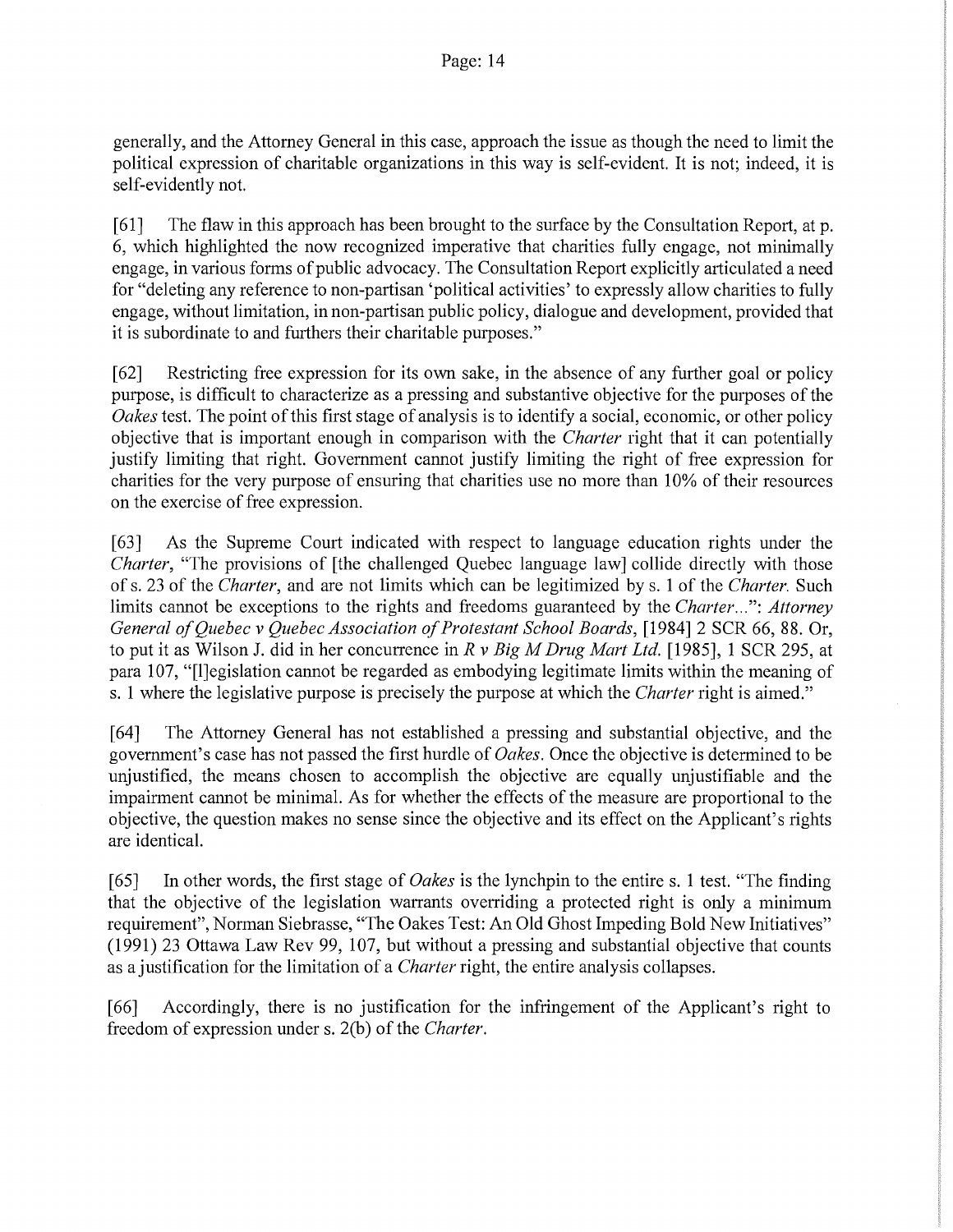# **V. CRA's misapprehension**

[67] The Tax Court of Canada has observed that "taxing statutes are notorious for the use of elusive, puzzling, and at times incomprehensible language": *454538 Ontario Ltd. v MNR* (1993), 93 DTC 427,436. Section 149.1(6.2) of the *ITA* is no exception to that observation. The distinction between "charitable activities" to which the opening lines of the s. 149.1(6.2) require a charity to devote "substantially all" of its resources, and "political activities" to which subsection 149.1(6.2)(a) permits a charity to devote part of its resources (under conditions set out in subsections (b) and (c)), is one that either reflects or has prompted a fundamental misunderstanding.

[68] The Applicant has demonstrated, and the Minister, the Standing Committee, and the Consultation Panel all confirm that there is no contradiction, and no justification for an interpretation of s.  $149.1(6.2)$ , that draws a distinction between charitable activities and nonpartisan "political activities" in the nature of public policy advocacy. This applies whether the charity's communications are made directly to government, to the public at large, or internally within its own organization. As long as the advocacy is done in pursuit of the overall charitable purpose  $-$  for the Applicant, the relief of poverty  $-$  such "political activities" are charitable activities.

[69] Accordingly, an organization such as the Applicant can spend "substantially all" of its resources on non-partisan public policy advocacy or communications aimed at changing hearts and minds with respect to poverty and its causes and remedies- "political activities", in CRA's view- and still be spending "substantially all" of its time on charitable activities as required by s. 149.1(6.2).

## **VI. Disposition**

[70] The interpretation and enforcement by CRA of the "substantially all" requirement in s. 149.1(6.2) of the *ITA* by limiting to 10% a charitable organization's use of its resources for political activities, as set out in the CRA Policy Statement, violates s. 2(b) of the *Charter* and is not saved by s. 1. There shall be a Declaration to that effect and an Order that CRA cease interpreting and enforcing s.  $149.1(6.2)$  in that way.

[71] There shall be a further Order that the phrase "charitable activities" used in s. 149.1(6.2) be read to include political activities, without quantum limitation, in furtherance of the organization's charitable purposes.

[72] The Declaration and Orders described above render meaningless ss.  $149.1(6.2)(a)$  and (b) of the *ITA.* As part of the protection of freedom of expression encompassed by the above Declaration and Orders, there shall therefore be a further Declaration that ss. 149.1(6.2)(a) and (b) are of no force and effect pursuant to s. 52(1) of the *Constitution Act, 1982.* 

[73] The exclusion from "charitable activities" of partisan political activities contained in subsection 149.1(6.2)(c) of the *ITA* remains in force.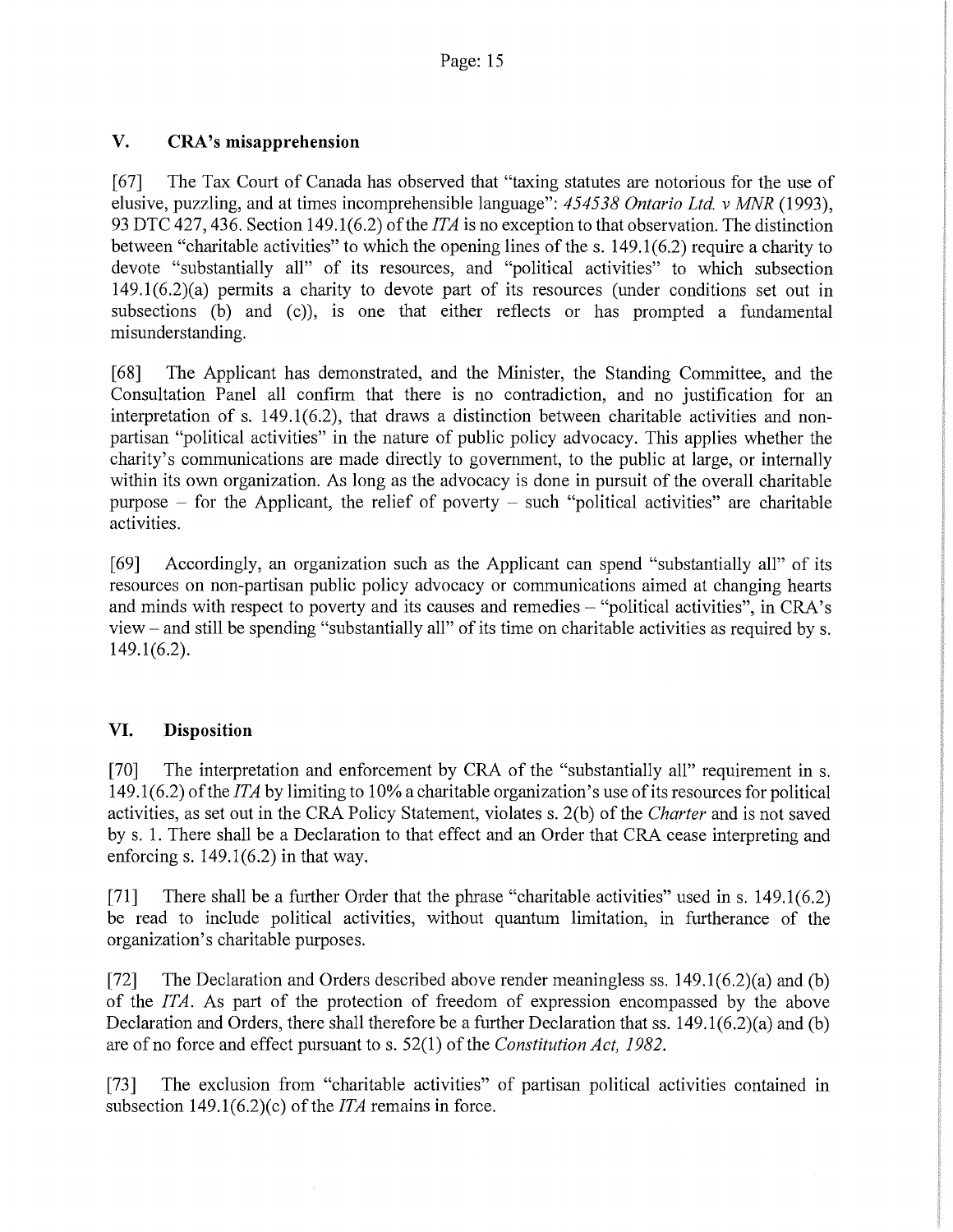Page: 16

[74] The Declarations and Orders described above shall take effect immediately upon issuance of these reasons for judgment.

Morgan $\sqrt{J}$ .

**Released:** July 16,2018